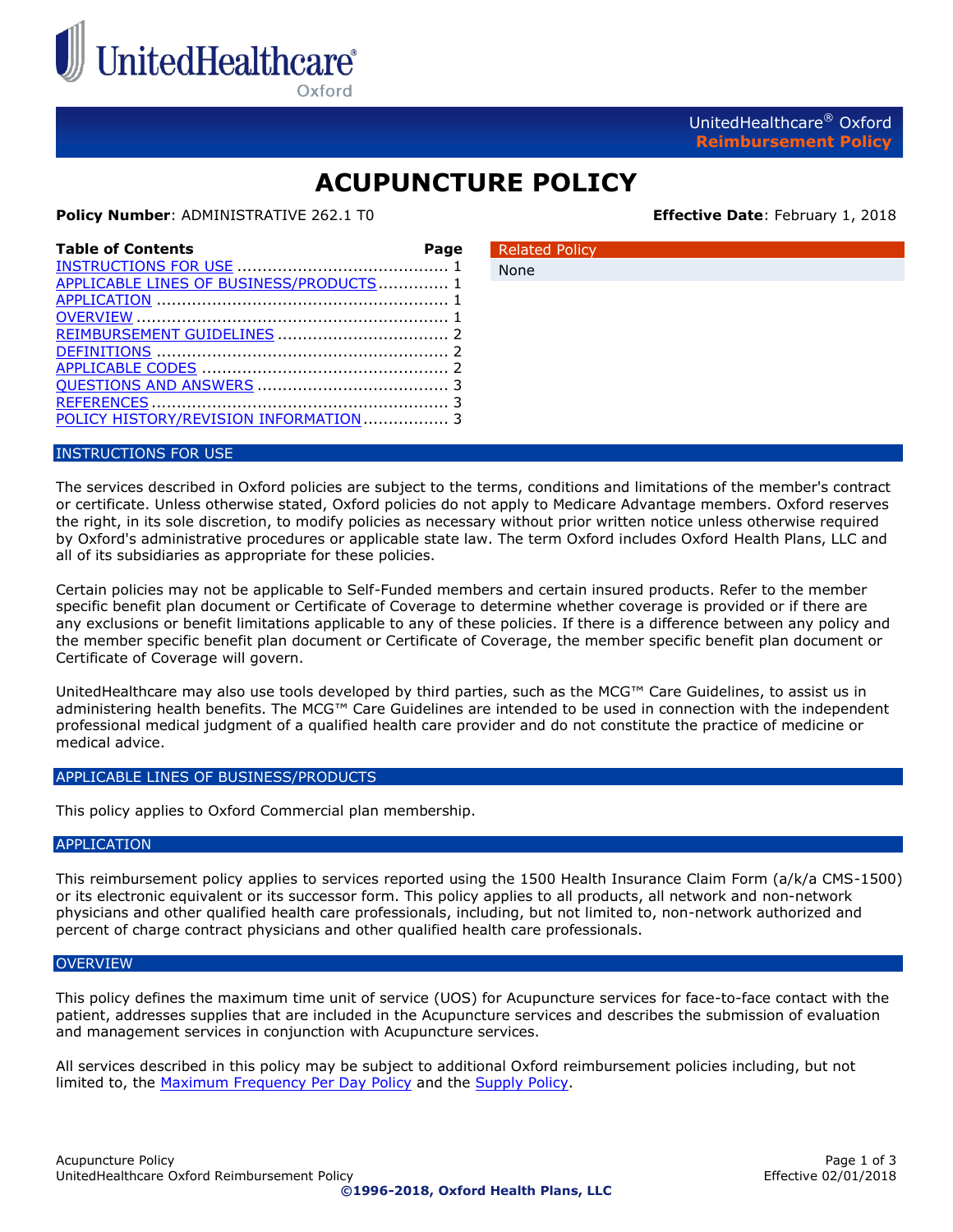#### <span id="page-1-0"></span>REIMBURSEMENT GUIDELINES

This policy enforces the code description for Acupuncture services which are to be reported based on 15 minute time increments of personal face-to-face contact with the patient and not the duration of the needle(s) placement. In addition,  $CPT^®$  code guidelines state only one initial CPT code, 97810 or 97813, should be reported per day.

In accordance with the code descriptions and/or the Centers for Medicare and Medicaid Services (CMS) guidelines and CMS Medicaid National Correct Coding Initiative (NCCI) established Medically Unlikely Edits (MUE) values, the maximum units of Acupuncture services allowed per date of service are as follows:

| <b>CPT/HCPCS Code</b> | Medically Unlikely Edits (MUE) values |
|-----------------------|---------------------------------------|
| 97810                 |                                       |
| 97811                 |                                       |
| 97813                 |                                       |
| 97814                 |                                       |
| S8930                 |                                       |

The cost of needles is included in the Acupuncture service and will be denied if submitted in addition to the Acupuncture service. The CMS National Physician Fee Schedule (NPFS) indicates these supplies are part of the Practice Expense (PE) and should not be reported separately.

Consistent with the CPT code description and the CMS NCCI Procedure to Procedure Coding Edits (PTP), electrical stimulation services should not be reported separately in addition to specific Acupuncture services that include electrical stimulation (97813, 97814 and S8930). A modifier may be appropriate when an electrical stimulation service is performed distinctly and separate from the Acupuncture service and the documentation supports the service was not related to the Acupuncture.

Per CPT guidelines an evaluation and management (E/M) service may only be reported in addition to Acupuncture services if the patient's condition requires a significant, separately identifiable E/M service above and beyond the usual pre-service and post-service work associated with the Acupuncture service. When a separate E/M service is reported, the time spent for the E/M service is not to be included in the time UOS for the Acupuncture service.

#### <span id="page-1-1"></span>DEFINITIONS

**Acupuncture**: Technique for treating certain painful conditions and for producing regional anesthesia by passing long thin needles through the skin to specific points.

#### <span id="page-1-2"></span>APPLICABLE CODES

The following list(s) of procedure and/or diagnosis codes is provided for reference purposes only and may not be all inclusive. Listing of a code in this policy does not imply that the service described by the code is a covered or noncovered health service. Benefit coverage for health services is determined by the member specific benefit plan document and applicable laws that may require coverage for a specific service. The inclusion of a code does not imply any right to reimbursement or guarantee claim payment. Other Policies may apply.

| <b>CPT Code</b> | <b>Description</b>                                                                                                                                                                                                                               |
|-----------------|--------------------------------------------------------------------------------------------------------------------------------------------------------------------------------------------------------------------------------------------------|
| 97810           | Acupuncture, 1 or more needles; without electrical stimulation, initial 15 minutes of<br>personal one-on-one contact with the patient                                                                                                            |
| 97811           | Acupuncture, 1 or more needles; without electrical stimulation, each additional 15<br>minutes of personal one-on-one contact with the patient, with re-insertion of the<br>needle(s) (List separately in addition to code for primary procedure) |
| 97813           | Acupuncture, 1 or more needles; with electrical stimulation, initial 15 minutes of<br>personal one-on-one contact with the patient                                                                                                               |
| 97814           | Acupuncture, 1 or more needles; with electrical stimulation, each additional 15<br>minutes of personal one-on-one contact with the patient, with re-insertion of<br>needle(s) (List separately in addition to code for primary procedure)        |
|                 | $CDT^{(0)}$ is a registered trademark of the American Medical Association                                                                                                                                                                        |

*CPT® is a registered trademark of the American Medical Association*